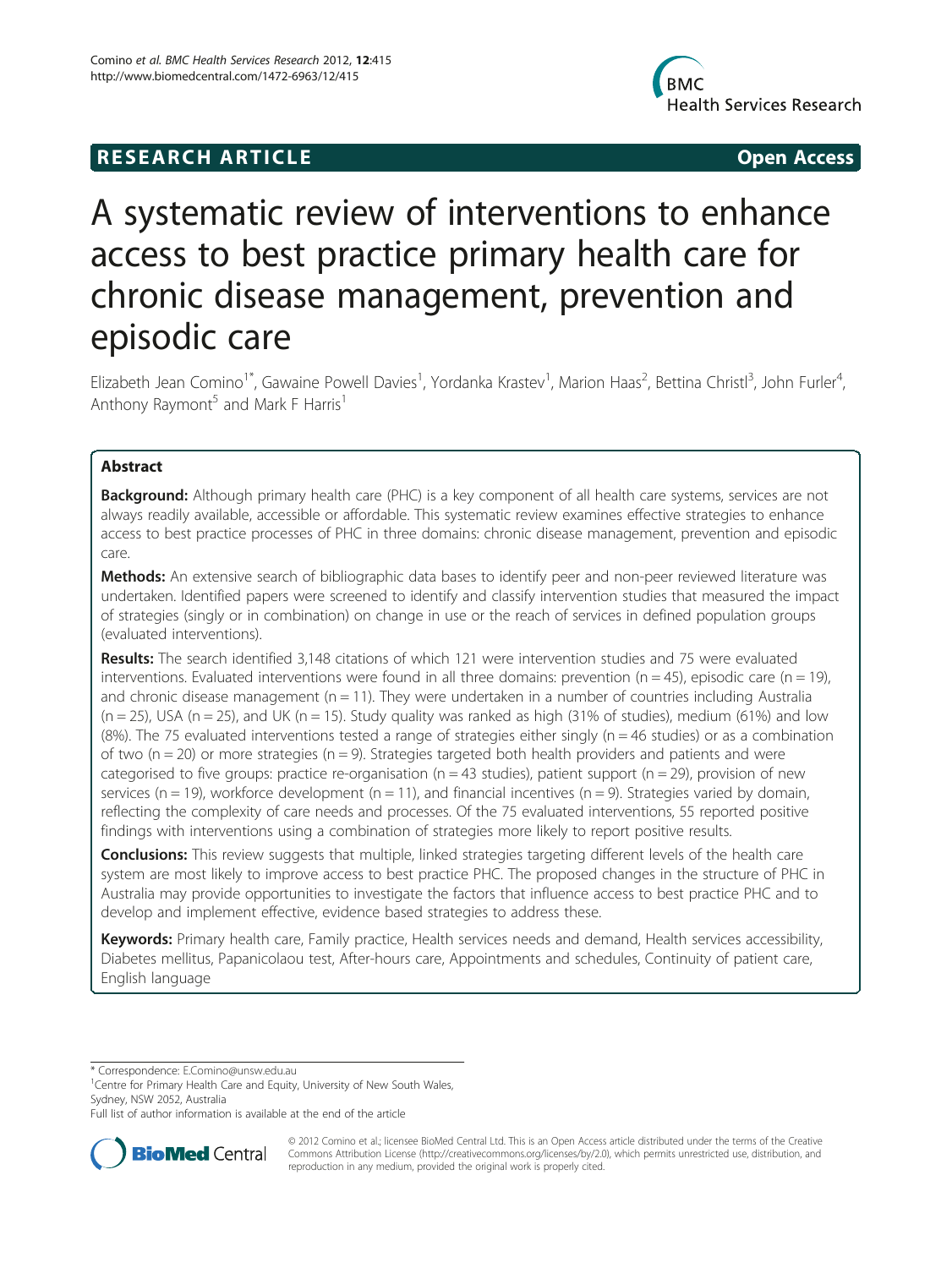## Background

There is evidence that a strong primary health care (PHC) sector can improve individual and population health outcomes while limiting the cost of health service provision in general [[1\]](#page-8-0) and for particular health issues. For example, research has shown that early detection and active management of type 2 diabetes mellitus in primary health care reduces or defers onset of complications [[2,3\]](#page-8-0).

However, problems with availability, affordability or acceptability of services mean that PHC is not always readily accessible. Access can be compromised at many levels. At system level funding policies may make care unaffordable or planning may lead to a mal-distribution of services. At the service level billing policies may make services unaffordable to some, inflexible eligibility criteria or booking systems may reduce availability, and services may be culturally inappropriate, making them less acceptable to some patients [[4,5\]](#page-8-0). Providers may not be sensitive to the health literacy, cultural background or service needs of some groups of patients, [\[4](#page-8-0)] and may have poor communication skills or discriminatory attitudes [\[6](#page-8-0)]. Barriers may also arise within the population, for example through societal, community or individual health attitudes, literacy and capacity for seeking and using health care. These provider and consumer factors interact, forming a dynamic system within which access is variously supported or hindered. This is well represented within an ecological model [\[7](#page-8-0)].

Apart from a few groups such as refugees and overseas workers, the Australian public has universal access to public hospitals and financial rebates for medical and some allied health care services under Medicare, Australia's universal health insurance scheme. However there are still significant problems in accessing PHC, including an uneven distribution of services and patient co-payments for some services. In a 2009 international survey of primary care providers, only 36% of Australian general practitioners reported that most patients requesting same- or next-day appointment could get one, and only 50% of the practices had arrangements for patient's after-hours care, placing Australia sixth out of seven advanced health care systems on this indicator [[8,9](#page-8-0)].

Access to PHC is particularly important for conditions such as diabetes and for preventive care such as immunisation where PHC is known to be important and effective and there are well accepted management guidelines [[10\]](#page-8-0). For chronic conditions continuity of care and proactive treatment of risk factors can improve health, prevent or delay complications and reduce cost such as hospitalisation.

In recent years a number of policy and practice initiatives in Australia have been introduced to improve access to PHC [[11](#page-8-0)]. These include incentive payments to

practitioners to relocate to areas of high need, funding for care planning for chronic conditions and provision of allied health care services in rural areas and an expansion of the range of PHC services that can be covered under Medicare [[12\]](#page-8-0). While some of these interventions have been evaluated for their impact on access to PHC, there has been no systematic review of the effectiveness of strategies to improve access to primary health care. This paper reports the findings of a systematic review of the published peer and non-peer reviewed literature to identify effective interventions to improve access to best practice PHC.

## **Methods**

We conceptualised access as a dynamic balance between patient need and service provision, influenced by factors on both the health service/provider and patient/community sides of the equation and the relationship between them. We identified improvements in access through changes in patterns of service use. PHC was defined as first contact, community based health care services, largely but not exclusively based in general practice [\[13](#page-8-0)]. We focused on three domains of PHC which reflect different aspects of primary health care: episodic care, prevention, and chronic disease management. Within each domain we selected an area where guidelines are available with clear criteria for best practice processes of PHC: advanced access and after hours care for episodic care, Papanicolaou (Pap) tests for prevention and diabetes care for chronic disease management [\[10,14-16](#page-8-0)]. We recognised access to best practice PHC where there was evidence that one of these evidence based processes of care was received [\[10](#page-8-0)].

Electronic bibliographic databases (Medline, PubMed, Embase, APAIS Health, Cochrane, Epoch/ DARE) were searched to identify papers published between January 1999 and June 2009. The search terms related to 'access to health care' AND 'PHC' AND ('diabetes', 'PAP testing' OR 'episodic care') (Additional file [1](#page-7-0): Appendix 1). Nonpeer reviewed literature such as government reports were identified through relevant organisations or their websites and through consultation with key stakeholders (Additional file [2](#page-7-0): Appendix 2). Additional citations were sought through the reference lists of relevant documents and hand searching targeted journals.

Studies were included if they were from Australia, New Zealand, the United Kingdom, Western Europe, USA or Canada; tested an intervention to improve access to one of our three domains of PHC; and measured access in terms of use of the relevant recommended processes of care. Evaluated interventions were assessed by one researcher (EJC) to score the methodological rigor and quality of evidence of the evaluated intervention studies, using the Quality Assessment Tool for Quantitative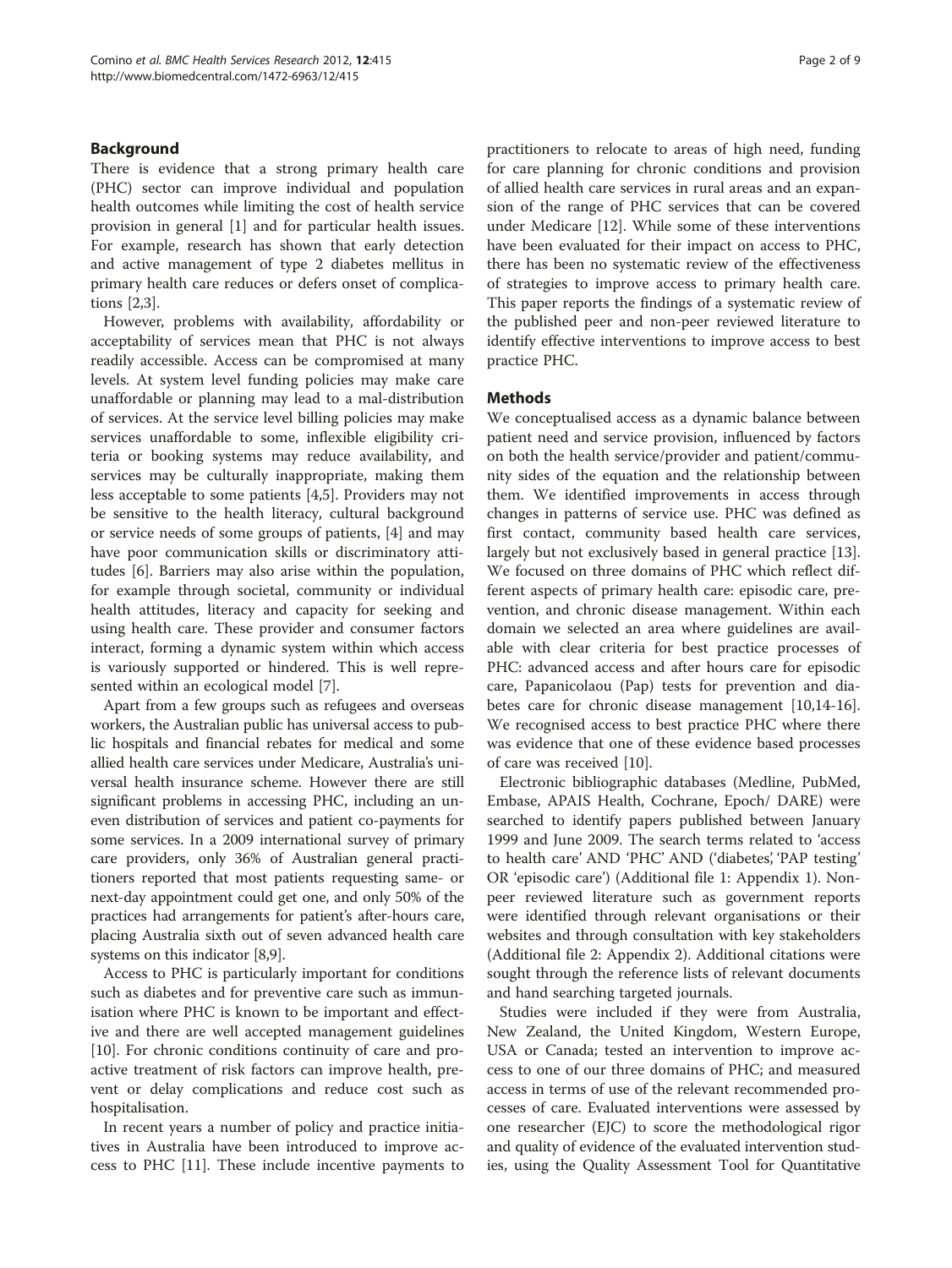Studies, Effective Public Health Practice Project [\[17](#page-8-0)], and classified as low, medium or high.

Abstracts were screened for relevance. For those that met the selection criteria, the full paper was reviewed. Data were extracted using an extraction template developed for this study, and checked for completeness and accuracy by two members of the research team (YK and BK). Disagreements were discussed among the team and a consensus reached. Strategies were categorised as patient support, practice reorganisation, financial incentives, workforce development and provision of new services, recognising that some interventions addressed more than one of these categories. These were developed a priori and drew on previous research [\[18\]](#page-8-0). We then identified a subset of studies that measured the impact of interventions on change in use or the reach of services in defined population groups (evaluated interventions).

Simple descriptive statistics were employed. We noted the reported direction of change (positive (statistically significant increase in access), negative (non-significant increase in access), inconclusive (mixed, for example initial increase that was not sustained)), and related this to the type of intervention or strategy used, the setting and provider, characteristics of the target population and the health system level targeted. Evaluated interventions were also examined in regards to differential impacts for certain sub-populations and for cost-effectiveness.

Further details of the study protocol are available from the authors.

### Results

The search identified 3,148 citations, of which 121 were intervention studies from one of three domains: prevention (Pap testing: n = 56), chronic disease domain (diabetes care:  $n = 38$ ) and episodic care  $(n = 27)$  (Figure [1](#page-3-0)). Three were systematic reviews. Seventy five of the 121 intervention studies evaluated access in terms of change in processes of care and were included as evaluated interventions (Additional file [3:](#page-7-0) Appendix 3). The remaining 46 intervention studies measured change in access in terms of clinical outcomes such as HbA1c level or satisfaction with services rather than reporting change in access per se, and were excluded from further consideration.

Evaluated interventions were found in all three domains: prevention  $(n = 45)$ , episodic care  $(n = 19)$ , and chronic disease management ( $n = 11$ ). They were undertaken in Australia (n = 25), the USA (n = 25), the UK  $(n = 15)$ , Europe  $(n = 6)$ , Canada  $(n = 3)$ , and NZ  $(n = 1)$ . The quality of 23 of the studies was rated as high (31%), 46 as medium (61%) and six as low (8%). The high quality evaluated interventions were all from the prevention domain, and were randomised control trials  $(n = 10)$  or longitudinal studies based on extract of

testing records from large population based Pap testing registers  $(n = 13)$ .

The main outcomes reported were changes in service use, provision of care processes such as evidence based screening, enhanced follow up or continuity of care, use of alternate services, and reduced waiting times. These varied by domain of care: 10 of 11 studies in chronic disease domain reported receipt of processes of care, 5 use of a service, and 2 reported change in follow up. 44 of 45 studies in preventive domain were about service use and completion of a Pap test, and 14 of 19 studies in episodic care domain were about use of services inclu-ding alternate services [[7](#page-8-0)], and reduced waiting times [\[6](#page-8-0)].

The 75 evaluated interventions tested a range of 121 strategies either singly  $(n = 46$  studies) or as a combination of two  $(n = 19)$  or more strategies  $(n = 10)$ . Strategies targeted both health providers and patients and were categorised to five groups as follows: practice reorganisation ( $n = 46$  studies), patient support ( $n = 29$ ), provision of new services  $(n = 23)$ , workforce development  $(n = 12)$  $(n = 12)$  $(n = 12)$ , and financial incentives  $(n = 11)$  (Table 1). Examples of the sorts of strategies used are reported in Table [1.](#page-4-0) Practice re-organisation involved changing the way that care was offered e.g. establishing a condition specific clinic within the practice  $(n = 18 \text{ studies})$ ; introducing systems to support care e.g. patient registers and recall/reminder systems  $(n = 21)$ ; or external support for the practice e.g. from a practice support organisation or other resources  $(n = 7)$ . Patient support strategies included reminder systems for patients and providing education or educational material and information  $(n = 29$  studies). Provision of new services included development of outreach services from existing clinics  $(n = 8$  studies), or establishment of new services such as screening programs and walk in or after hour's services  $(n = 15)$ . Workforce development was concerned with improving provider skills and competencies or extending the providers' roles e.g. nurses providing some screening or chronic disease management services (n = 12 studies). Financial incentives included both changes in fee structures and incentives to providers who met specified criteria ( $n = 9$  studies).

The choice of strategy types varied with the domain of care (Figure [2](#page-5-0); Table [1\)](#page-4-0). For example, access to chronic disease management (diabetes care) was improved through more regular review and monitoring, supported by practice reorganisation, systems to facilitate care, workforce development and financial incentives. For preventive care (Pap testing) the focus was on increasing patient attendance through better patient support and education, with the reminder systems and practice reorganisation needed to support this. Access to episodic care was addressed by establishing new services or practice reorganisation. The indicators of access also varied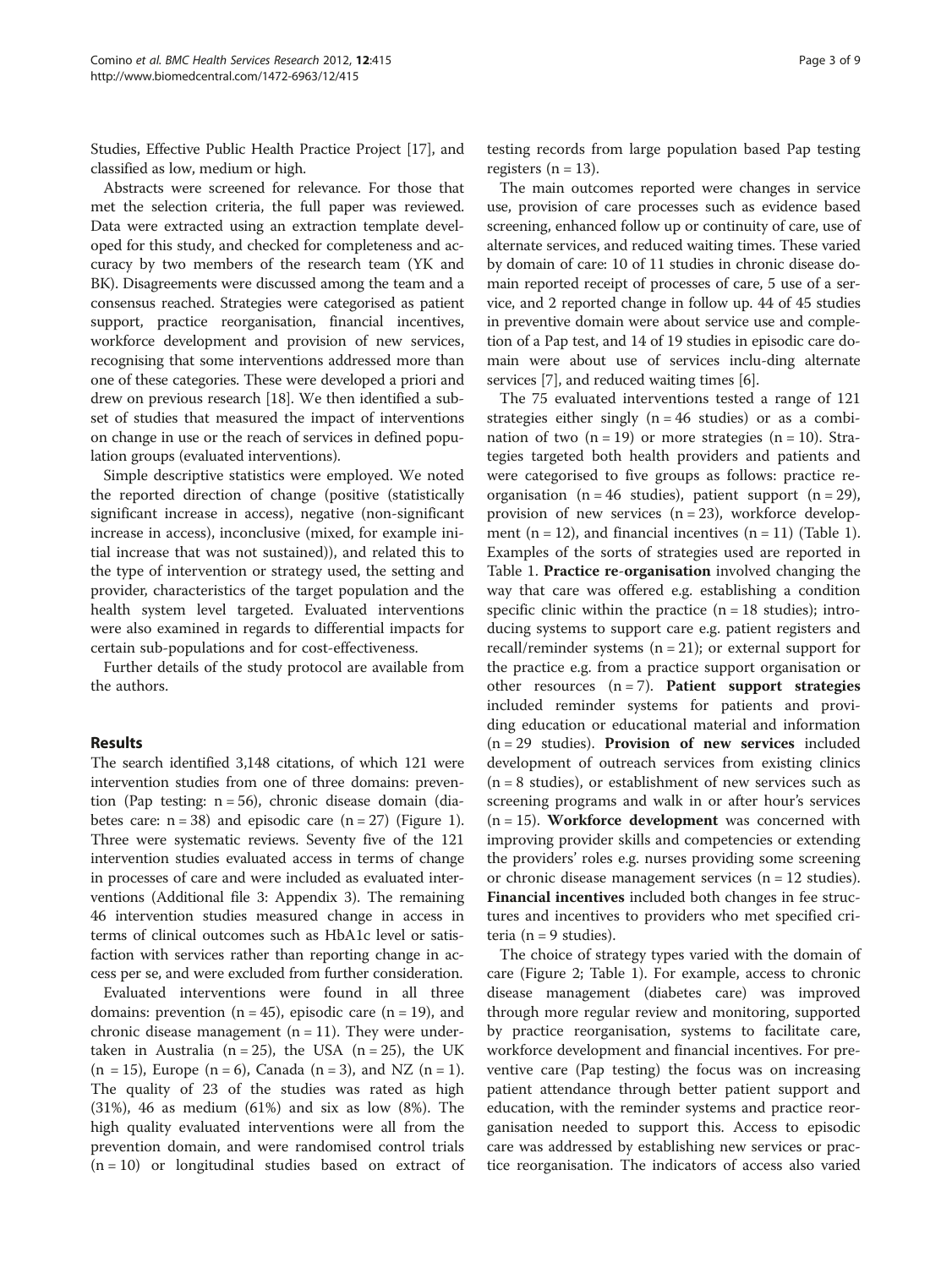<span id="page-3-0"></span>

by domain: for diabetes care the use of services  $(n = 11)$ and receipt of particular processes of care  $(n = 9)$ ; for Pap testing the receipt of Pap testing (all studies); and for episodic care waiting time  $(n = 7)$ , indications of continuity of care  $(n = 3)$  and use of services  $(n = 15)$ .

The domains of care and types of strategies used varied also according to the country in which the study was conducted. Those from the USA  $(n = 25$  studies) tended to be concerned with access to procedures, such as Pap

testing  $(n = 20)$ , improving access to diabetes care for specific population groups such as underinsured patients  $(n = 3)$ , and improving efficiency and reducing costs of care within managed care organisations  $(n = 3)$ . This contrasted with the UK ( $n = 16$  studies), where national goals had been set for waiting times for GP appointments  $(n = 9)$ . Most UK studies examined strategies to enhance access to episodic care, such as same day appointment, telephone triage, and out-of-hours services.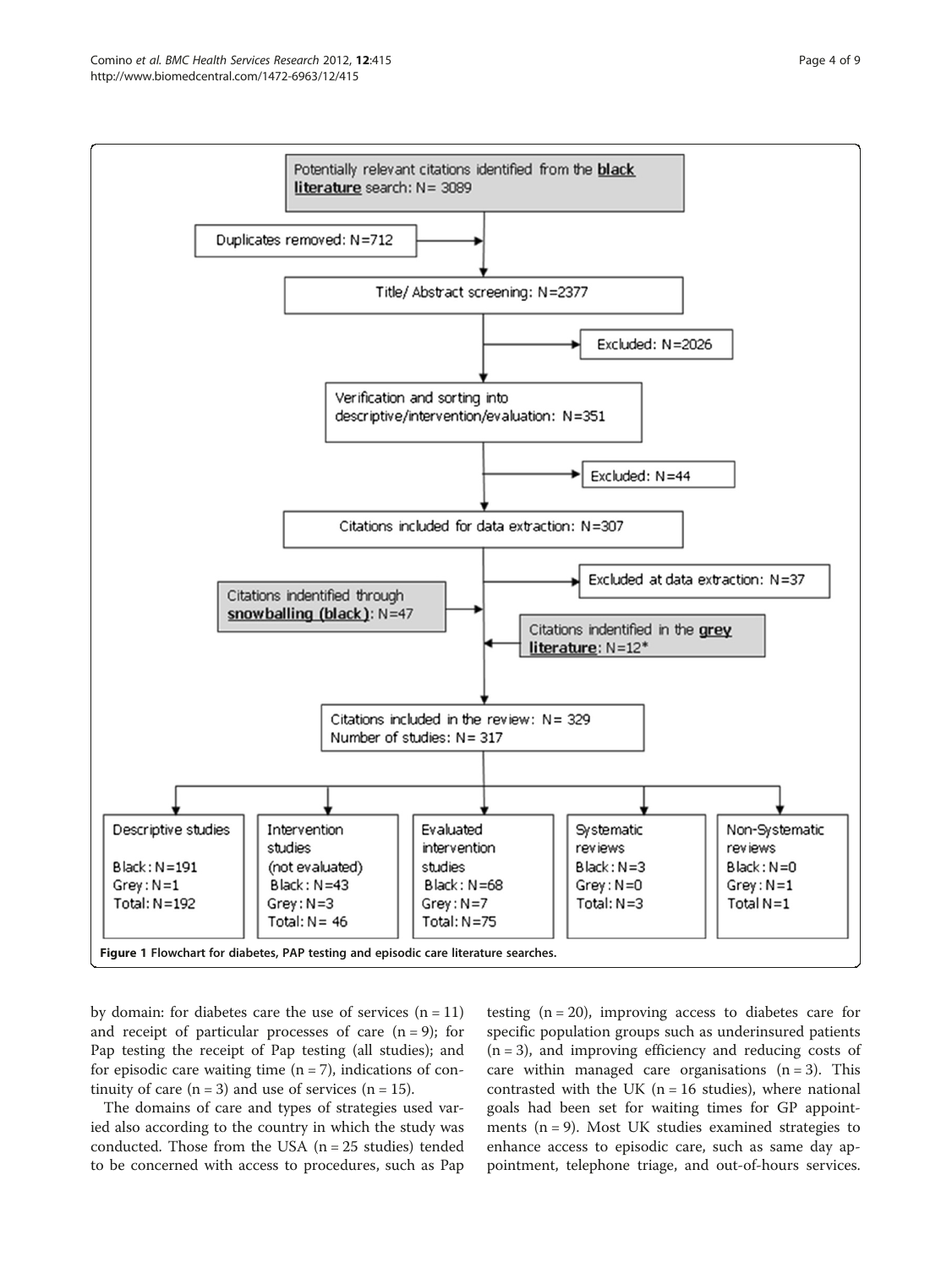## <span id="page-4-0"></span>Table 1 Summary of most common effective strategies used within evaluated intervention studies to enhance access to best practice process of PHC and indicating within each domain the types of strategies that were associated with report of positive or negative (italics) results

| Strategy type                    | <b>Chronic disease: diabetes</b>                              | <b>Prevention: Pap test</b>                                                  | Episodic care                                       |  |
|----------------------------------|---------------------------------------------------------------|------------------------------------------------------------------------------|-----------------------------------------------------|--|
| Practice/ service reorganisation |                                                               |                                                                              |                                                     |  |
| Restructure of<br>practice       | •Multidisciplinary team care                                  | ·Greater focus on screening                                                  | •Changed appointment system                         |  |
|                                  | Disease specific clinic                                       | •Enhanced risk assessment                                                    | •Same day appointments                              |  |
|                                  | Group attendance                                              | ·Nurse facilitated program                                                   |                                                     |  |
| Systems to support<br>practice   | •Personalised patient call/recall systems                     | •Office systems to identify                                                  | Telephone triaging                                  |  |
|                                  | ·Diabetes information and decision<br>support systems         | ·compliance                                                                  | -Reminders of appointments                          |  |
|                                  |                                                               | ·Call/ recall/reminder systems                                               |                                                     |  |
| External support for<br>practice | ·Diabetes register                                            | ·Establishment of condition specific registers                               | Doctor-operated after-hours                         |  |
|                                  |                                                               | •Community awareness programs                                                | telephone triage system                             |  |
|                                  |                                                               | •Population based programs                                                   |                                                     |  |
| Patient support                  |                                                               |                                                                              |                                                     |  |
|                                  | -Patient education /awareness raising                         | -Education / awareness programs personalised<br>invitation to attend         | •Telephone follow up of patients                    |  |
|                                  | ·Enhanced self-management                                     | •Culturally appropriate materials and services                               | ·Increased availability of same day<br>appointments |  |
|                                  |                                                               | ·Personalized invitations                                                    |                                                     |  |
| <b>New services</b>              |                                                               |                                                                              |                                                     |  |
| Outreach service                 | •Community based culturally specific<br>clinic                | Outreach clinic,                                                             | •Outreach through home visits or<br>phone           |  |
|                                  |                                                               | ·Home visit service                                                          |                                                     |  |
| New services to                  | Diabetes screening campaign                                   | ·Establishment of screening service                                          | ·Walk-in centres                                    |  |
| improve access                   |                                                               | Introduction of women's health clinic                                        | •After-hours care e.g. hospital<br>based GP co-op   |  |
|                                  |                                                               |                                                                              | •Nurse-led telephone triage                         |  |
| Workforce development            |                                                               |                                                                              |                                                     |  |
|                                  | -Education of doctors about quideline-<br>based diabetes care | -Education of doctors (e.g. use of screening<br>quidelines)                  |                                                     |  |
|                                  | ·Enhanced role for other health<br>providers                  | Enhanced role for other health providers<br>Training of lay health educators |                                                     |  |
|                                  | .Education of other PHC providers, e.g.<br><b>Nurses</b>      | .Culturally appropriate workforce                                            |                                                     |  |
| <b>Financial incentives</b>      |                                                               |                                                                              |                                                     |  |
|                                  | . Financial incentives for providers                          | Reduce costs of screening                                                    | •Reduced cost/free service                          |  |
|                                  | •Reduced cost for patients                                    |                                                                              |                                                     |  |
|                                  | •Change in funding rules                                      |                                                                              |                                                     |  |

Fewer papers addressed access to chronic disease management (diabetes care). The literature from Australia and New Zealand reflected the complex mix of public and private provision and funding of PHC and was concerned with all three domains of care.

Of the 75 evaluated interventions, 54 reported positive outcomes (a statistically significant increase in use of services or processes of care). Those using a combination of strategies were more likely to report positive outcomes (Table [2\)](#page-5-0). For example, a complex diabetes shared care intervention including participating practitioners, community based diabetes care nurses, agreed care protocols and structured communication strategies reported significant improvements in use of diabetes care, with more annual reviews and fewer patients defaulting for care [\[19](#page-8-0)]. For patients, public education campaigns had a demonstrated role in improving access to preventive care with the social media helping promote services, increase community expectations for screening programs such as Pap testing and increase screening rates [\[20,21](#page-8-0)]. Studies in the episodic care domain evaluated new services or booking systems to improve access to same day or afterhours care.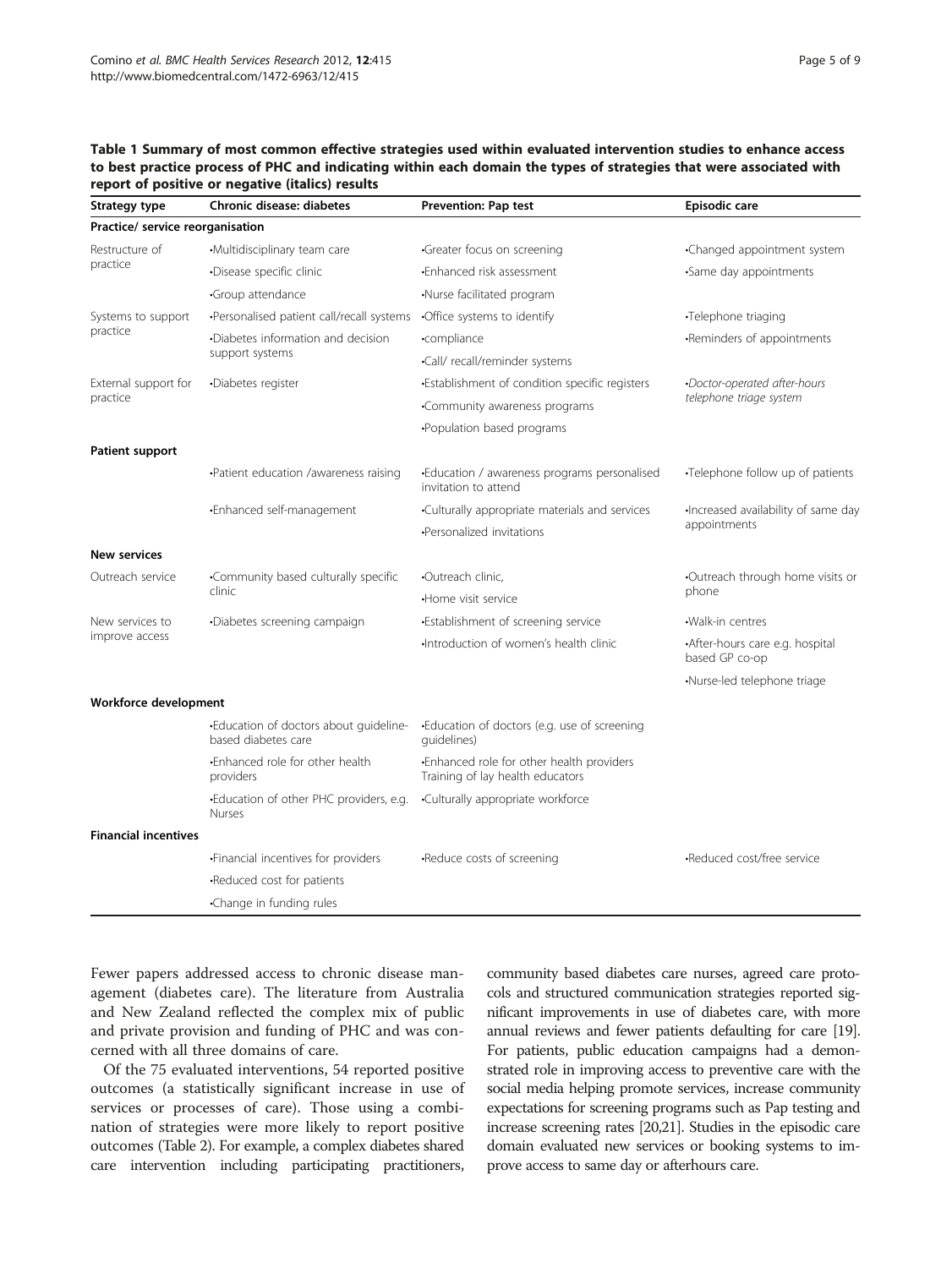<span id="page-5-0"></span>

Studies that reported inconclusive  $(n = 6$  studies) or negative (n = 15 Studies) results provided several lessons. Some studies with mixed or inconclusive results could attribute lack of success to poor study design or lack of statistical power. A few studies demonstrated improved access initially and difficulties in maintaining these changes in access over time and particularly beyond the life of the project, for example at the conclusion of a public education campaign [\[22-24](#page-8-0)]. Initial and ongoing success depended in part on having a champion within the service to keep initiatives alive, implementation of sustainable practice systems to support care processes or on having policy or financial incentives for the change [[25,26\]](#page-8-0). A few interventions and strategies reported unintended consequences: for example changed arrangements to increase availability of same day appointments

Table 2 Evaluated interventions by domain of care, number of strategies and positive outcomes

| <b>Domain</b>   | Number of strategies used |                   |                             | Total   |
|-----------------|---------------------------|-------------------|-----------------------------|---------|
| of care         | One<br>(positive)*        | Two<br>(positive) | Three or more<br>(positive) |         |
| <b>Diabetes</b> | 4(3)                      | 5(4)              | 2(2)                        | 11(9)   |
| PAP testing     | 27(15)                    | 13(11)            | 5(5)                        | 45 (31) |
| Episodic care   | 15(12)                    | 2(1)              | 2(2)                        | 19 (15) |
| <b>Total</b>    | 46 (30)                   | 19 (15)           | 10 (9)                      | 75 (55) |

\* (positive): number of studies within group that reported positive change in access to best practice process of PHC.

(advanced access) in general practice made it harder to get planned appointments for ongoing chronic disease management with the consequence that poorer care was observed for those with chronic care needs [\[27](#page-8-0)]. Some studies showed differential uptake across population groups: for example culturally diverse groups, people who had never been screened, especially where the strategy was not tailored to the group in question [\[22,23](#page-8-0)]. Strategies involving new services also produced mixed results. For example, studies of the introduction of walkin primary care clinics [\[28\]](#page-8-0) and telephone triage [[29](#page-8-0)] reported good use by patients although there was no reduction in use of pre-existing services. A new afterhours service did not show improvement in access to after-hours care due to patients' misconceptions about how to access the new system [[29](#page-8-0)].

We identified few studies that reviewed service costs. One study reported that fee reduction alone may not be effective if there are other barriers to attendance [\[29](#page-8-0)]. And finally only two studies evaluated the impact of policy [[29,30\]](#page-8-0) rather than more local, service oriented initiatives.

## **Discussion**

This paper reviewed intervention studies that evaluated strategies to enhance access to best practice processes of PHC in countries with well developed PHC systems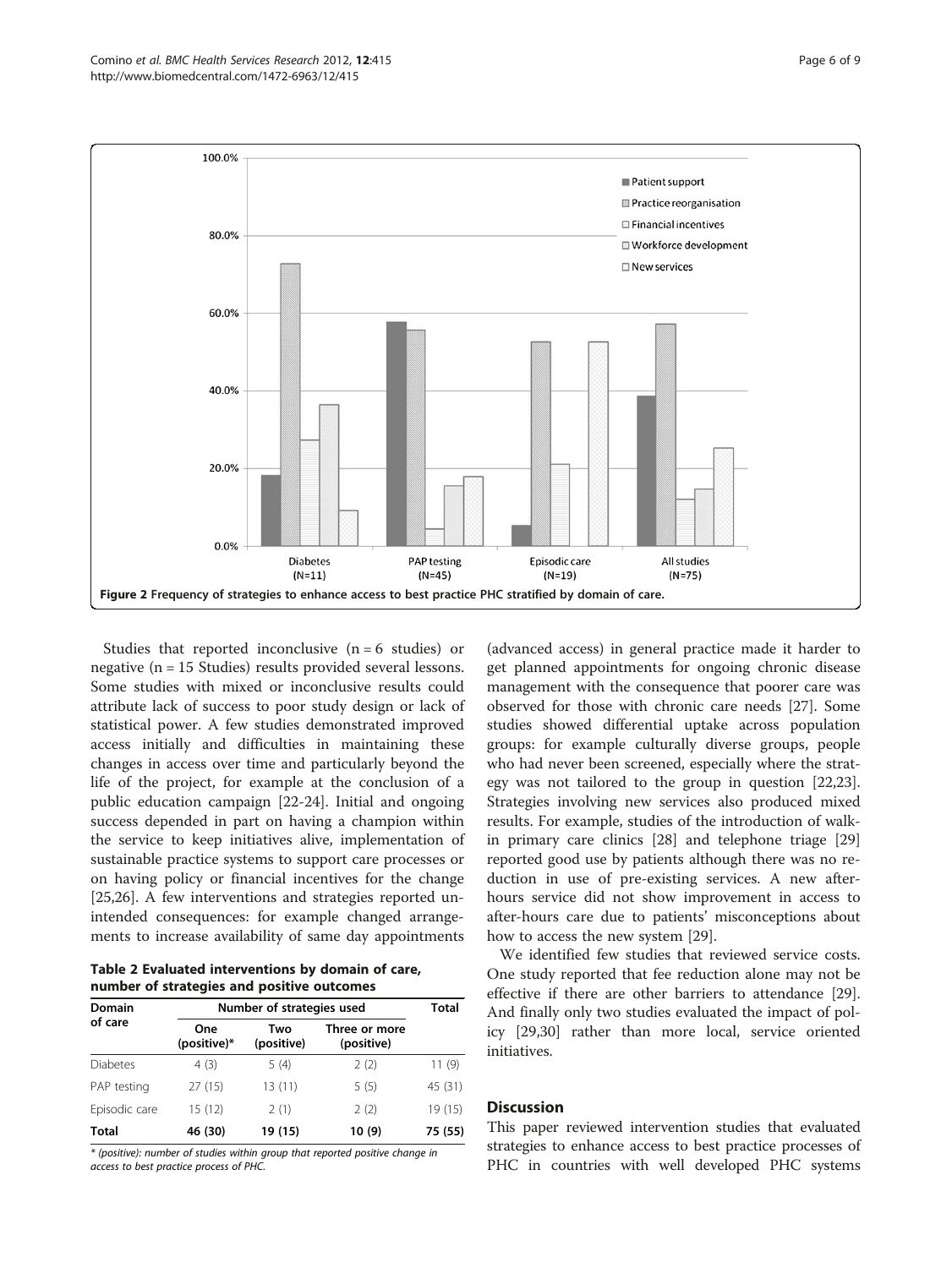although differing health insurance or financing mechanisms. The predominant topics and strategies in each country reflected problematic aspects of their health systems and current policies to address these. For example, in the UK the National Health System provides health care that is free at the point of care and thus is affordable, but sometimes a limited supply of available services exist. This was reflected in the focus of interventions on maximising access to same day episodic care through changed appointment systems within the limited services available. In the USA, by contrast, high overall costs and the absence of a system of universal health insurance cover are reflected in the predominance of interventions to improve affordability, availability and acceptability through establishment of systems of managed care and of reach to uninsured and marginalised groups. Evaluated interventions in the Australian setting also addressed all three access issues (affordability, availability, and acceptability), although interest was in improving coverage of universal system, thus reflecting the complexities of Australia's mixed public-private system.

Interventions addressed aspects of access on both supply (service provision) and demand (seeking services), and at different levels: individual users and providers of services, communities and health service and health system level. They were most effective when they used a combination of strategies to improve access, often addressing both patient demand and service provision. For example, an effective intervention to improve access to diabetes education within general practices would include strategies which addressed workforce availability and skills, developed organisational systems to facilitate patient recall and education, ensured culturally appropriate ways of working, as well as appropriate reminders for patients, and addressed patient out of pocket expenses through additional alternate funding pathways such as practice incentive programs.

Most frequently, interventions targeted patients or service providers but not both, often focusing on clinical or practice systems to support more comprehensive care and appropriate follow up. This is consistent with current understanding of the importance of the practice environment for the delivery of best practice PHC [[9\]](#page-8-0). It can also require support at different levels: for example the UK advanced access program was implemented locally but driven nationally and through regional organisations [[31](#page-8-0)], and Australian initiatives to improve access to best practice chronic disease care at practice level have been supported by national funding initiatives and supported through the Divisions of General Practice network [\[32](#page-8-0)].

The types or intervention varied across the three domains of PHC that were studied. Multiple strategies were more frequently observed in chronic disease management domain, reflecting the complex arrangements needed to support consistent multi-disciplinary care. This is consistent with the Chronic Care Model [[33\]](#page-8-0), which identified several aspects of practice and care organisation that are needed to support an effective clinical partnership between primary care provider and patient. By contrast, single strategies were more frequently observed for preventive and episodic care (patient or population based screening registers or awareness programs and new appointment systems or new services respectively). This highlights the need for each access problem to be understood and addressed on its own terms. However it is also important to consider the impact of a change in access directed at one specific area on other types of service: generalist PHC practices provide a range of services. Strategies to improve access to one service such as same day episodic care (advanced access) can compromise access to other services such as planned chronic disease care [[27,31\]](#page-8-0).

Finally, most evaluated interventions studied were targeted at the whole population. There was evidence that some interventions that reported positive changes in access, failed to engage significant socio-demographic or cultural sub-populations. This highlights the close link between access and equity. Although there are mainstream problems of access to PHC services, the Inverse Care Law points out that some population groups make less use (or less effective use) of services in relation to their need [\[34,35](#page-8-0)]. Thus there can be a tension between improving access for all and targeting priority populations. Successfully addressing this requires good understanding of the access issue as well as implementation of complementary universal and targeted strategies. Further research in this area is needed.

Other than issues with study design, studies with negative or mixed results, while few, were informative. The issues relating to the success of interventions could be grouped into change drivers; duration and sustainability; reach accessibility and acceptability; and opportunism. Interventions that had wider support such as national policy or establishment of practice based systems were more likely to be successful and sustainable than those interventions that were local and dependant on a local champion or non-recurrent funding. Likewise, interventions that experienced differential uptake by population characteristics, may need to develop different strategies to address this. And finally opportunistic services such as screening located at sites where target populations assemble such as shopping or community cultural centres have potential for change although the literature suggested sustainability of these could be dependent on staffing or leadership.

Although this was a systematic review we did not attempt to undertake a meta-analysis due to the broad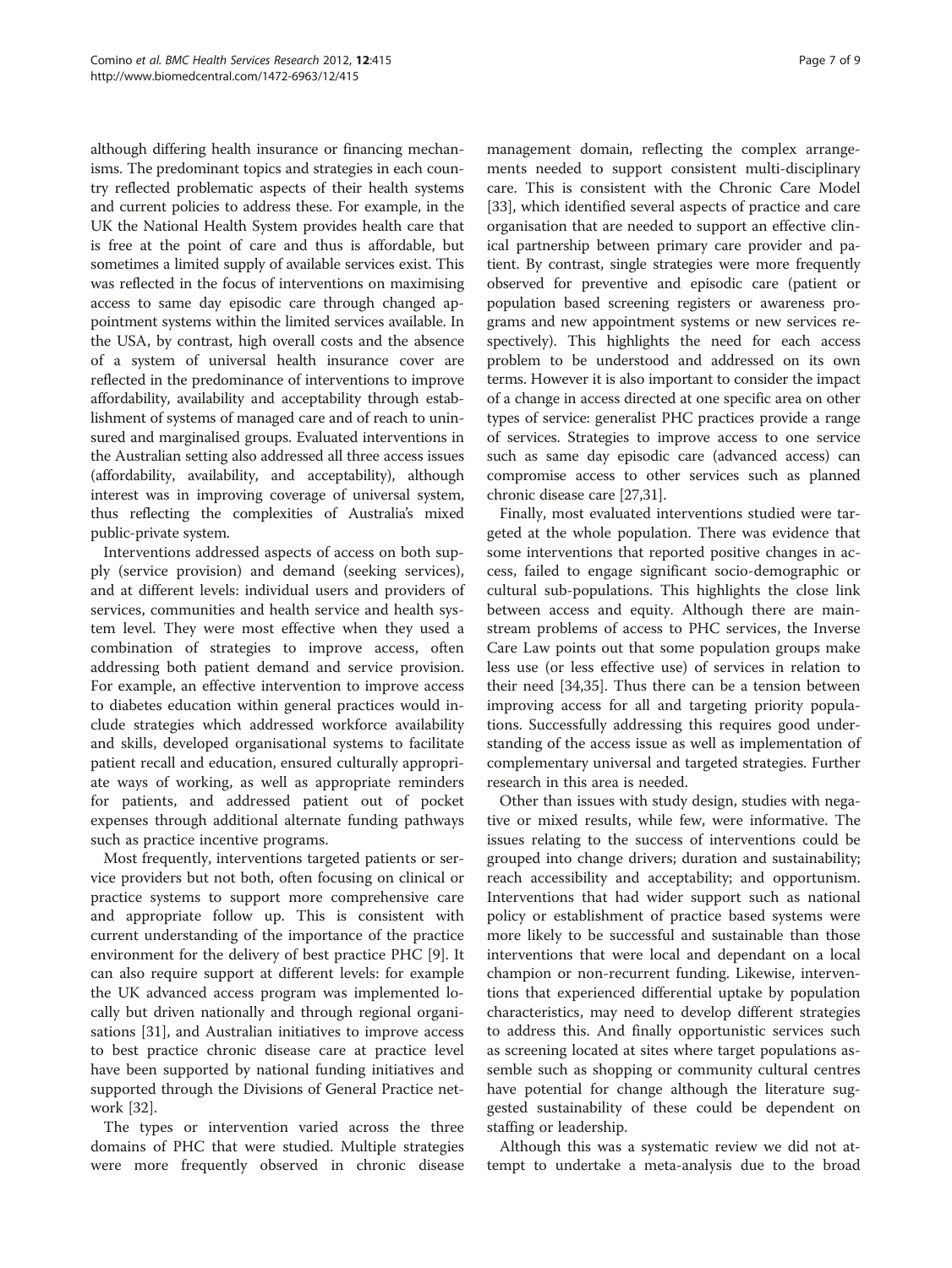<span id="page-7-0"></span>scope of evaluated intervention studies that were included. The primary focus of the review was on access to processes of care for the wider population. The research funding agreement excluded a specific focus on access to PHC for rural and remote areas where access to PHC is known to be a problem, although papers that were relevant to our search terms were not specifically excluded. There is a possibility of publication bias as most of the studies identified included positive results, studies were limited to English language, and most papers were focussed on primary medical care reflecting the structure of the health systems studied and lack of publications from other sectors. There was a dearth of evaluated interventions that explored the impact of interventions on differential changes in access for particular population groups. Further research is needed to identify those elements of complex interventions that are effective in enhancing access to primary health care.

## Conclusion

Ensuring that the population has access to quality PHC will continue to be an important goal for the Australian health system. This review suggests that multiple, linked strategies targeting different levels of the health care system are best placed to improve access to best practice PHC. We identified a number of elements of successful strategies and interventions to improve patient access to and use of processes of PHC. Overall these strategies targeted three areas:

- 1. System level change, service delivery policy, and financial incentives to provide incentives for wider dissemination of programs such as Pap testing;
- 2. Practice level reorganisation to provide better support and encouragement to effective multidisciplinary care, and develop practice systems to identify and follow up patients who require specific aspects of care, and
- 3. Community level programs to enhance engagement with the community such as outreach and other forms of service delivery that take services to patients, support patients through reminder systems to follow up on their health care needs, and public and social education programs to improve knowledge about appropriate services.

Interventions could be further enhanced or sustained through public policy and sustainable financial incentives and increased community awareness of services through public and targeted education programs. These strategies coincide with many of the recognised key elements of a well functioning PHC system. The proposed changes in the structure of PHC in Australia may provide opportunities to better understand the factors that influence access to best practice PHC and to develop and implement effective, evidence based strategies to address these.

## Additional files

[Additional file 1: Appendix 1.](http://www.biomedcentral.com/content/supplementary/1472-6963-12-415-S1.doc) Search strategy for Chronic Disease papers (diabetes).

[Additional file 2: Appendix 2.](http://www.biomedcentral.com/content/supplementary/1472-6963-12-415-S2.doc) Organisations and web pages searched for grey literature.

[Additional file 3: Appendix 3.](http://www.biomedcentral.com/content/supplementary/1472-6963-12-415-S3.doc) Summary of evaluated intervention studies.

#### Competing interests

There are not competing interests.

#### Authors' contributions

EC led the research. She was responsible for all stages of the research including conceptualising the project, successfully applying for funding, employing the project staff, implementing the GPD this paper. PGPD was a senior member of the research group. He has contributed to all aspects of the implementation of the project, participated in the preparation of the report and conceptualisation and preparation of this paper. He was a member of the study advisory group. YK was employed as Research Fellow. She was responsible for the day to day implementation of the research, extraction and analysis of project data, preparation of the report with responsibility for specific sections, and preparation of this paper. MH was a senior member of the research group. She provided expert advice on economic aspects of the research. She was a member of the study advisory group and has made a significant contribution to the preparation of this paper. BC was employed as Project Officer. She was responsible, with the Research Fellow, for the day to day implementation of the research, extraction and analysis of project data, preparation of the report with responsibility for specific sections, and preparation of this paper. JF was a member of the research group. He was a member of the study advisory group and made a significant contribution to the conceptualisation and implementation of the project. He has contributed to all aspects of the implementation of the project and to the preparation of this paper. AR was a member of the research group. He was a member of the study advisory group and made a significant contribution to the conceptualisation and implementation of the project. He has contributed to all aspects of the implementation of the project and to the preparation of this paper. MFH was a senior member of the research group. He has contributed to all aspects of the implementation of the project, participated in the conceptualisation and implementation of the data extraction, preparation of the report and conceptualisation and preparation of this paper. He was a member of the study advisory group. All authors read and approved the final manuscript.

#### Acknowledgements

The research reported in this paper is a project of the Australian Primary Health Care Research Institute, which is supported by a grant from the Australian Government Department of Health and Ageing under the Primary Health Care Research, Evaluation and Development Strategy. The information and opinions contained in it do not necessarily reflect the views or policies of the Australian Government Department of Health and Ageing. Prof Jane Hall was a member of the research team and contributed to the early conceptualisation of the project. Dr Nighat Faruqi assisted with examination of eligibility of the paper sand extraction of project data. Their assistance with these aspects of the project was appreciated.

#### Author details

<sup>1</sup> Centre for Primary Health Care and Equity, University of New South Wales, Sydney, NSW 2052, Australia. <sup>2</sup>Centre for Health Economics Research and Evaluation, Faculty of Business, University of Technology, Sydney, Level 4, 645 Harris Street, Broadway, PO Box 123, Ultimo, NSW 2007, Australia. <sup>3</sup>Perinatal and Women's Mental Health Unit, St John of God Health Care & University of New South Wales, Sydney, Australia. <sup>4</sup>Primary Care Research Unit